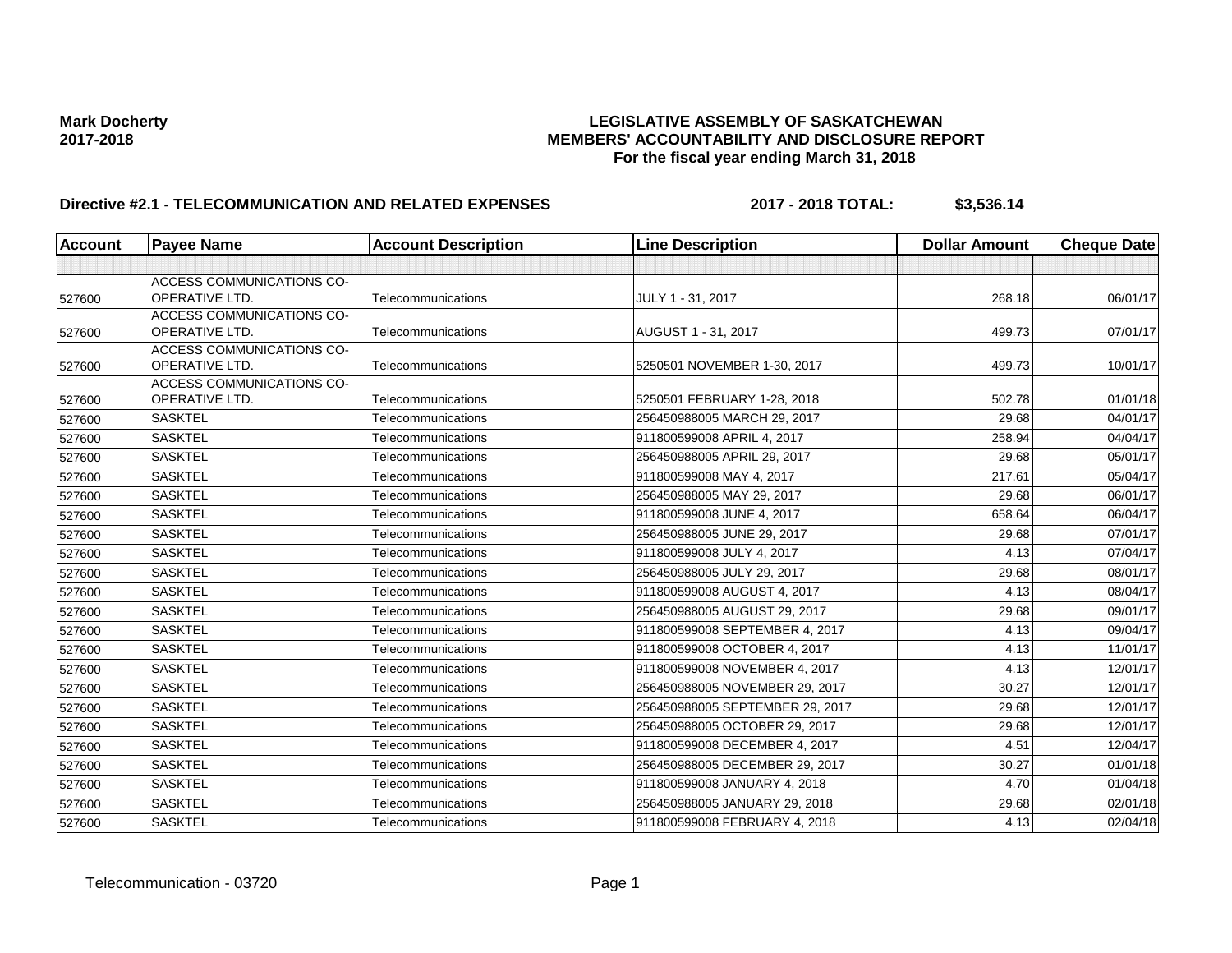# Mark Docherty<br>LEGISLATIVE ASSEMBLY OF SASKATCHEWAN<br>MEMBERS' ACCOUNTABILITY AND DISCLOSURE REF **2017-2018 MEMBERS' ACCOUNTABILITY AND DISCLOSURE REPORT For the fiscal year ending March 31, 2018**

# **Directive #2.1 - TELECOMMUNICATION AND RELATED EXPENSES** 2017 - 2018 TOTAL: \$3,536.14

| <b>Account</b> | <b>Payee Name</b>          | <b>Account Description</b> | <b>Line Description</b>        | <b>Dollar Amountl</b> | <b>Cheque Date</b> |
|----------------|----------------------------|----------------------------|--------------------------------|-----------------------|--------------------|
|                |                            |                            |                                |                       |                    |
| 527600         | <b>SASKTEL</b>             | Telecommunications         | 256450988005 FEBRUARY 28, 2018 | 29.68                 | 03/01/18           |
| 527600         | <b>SASKTEL</b>             | Telecommunications         | 911800599008 MARCH 4, 2018     | 4.13                  | 03/04/18           |
| 527600         | <b>SASKTEL</b>             | Telecommunications         | 256450988005 MARCH 29, 2018    | 29.68                 | 03/29/18           |
|                | <b>SECURTEK MONITORING</b> |                            |                                |                       |                    |
| 527600         | SOLUTIONS INC.             | Telecommunications         | TERMINATION - NO GST           | 25.39                 | 06/01/17           |
| 530600         | <b>SASKTEL</b>             | Placement - Tender Ads     | 911800599008 APRIL 4, 2017     | 15.00                 | 04/04/17           |
| 530600         | <b>SASKTEL</b>             | Placement - Tender Ads     | 911800599008 MAY 4, 2017       | 15.00                 | 05/04/17           |
| 530600         | <b>SASKTEL</b>             | Placement - Tender Ads     | 911800599008 JUNE 4, 2017      | 15.00                 | 06/04/17           |
| 530600         | <b>SASKTEL</b>             | Placement - Tender Ads     | 911800599008 JULY 4, 2017      | 15.00                 | 07/04/17           |
| 530600         | <b>SASKTEL</b>             | Placement - Tender Ads     | 911800599008 AUGUST 4, 2017    | 15.00                 | 08/04/17           |
| 530600         | <b>SASKTEL</b>             | Placement - Tender Ads     | 911800599008 SEPTEMBER 4, 2017 | 15.00                 | 09/04/17           |
| 530600         | <b>SASKTEL</b>             | Placement - Tender Ads     | 911800599008 OCTOBER 4, 2017   | 15.00                 | 11/01/17           |
| 530600         | <b>SASKTEL</b>             | Placement - Tender Ads     | 911800599008 NOVEMBER 4, 2017  | 15.00                 | 12/01/17           |
| 530600         | <b>SASKTEL</b>             | Placement - Tender Ads     | 911800599008 DECEMBER 4, 2017  | 15.00                 | 12/04/17           |
| 530600         | <b>SASKTEL</b>             | Placement - Tender Ads     | 911800599008 JANUARY 4, 2018   | 15.00                 | 01/04/18           |
| 530600         | <b>SASKTEL</b>             | Placement - Tender Ads     | 911800599008 FEBRUARY 4, 2018  | 15.00                 | 02/04/18           |
| 530600         | <b>SASKTEL</b>             | Placement - Tender Ads     | 911800599008 MARCH 4, 2018     | 15.00                 | 03/04/18           |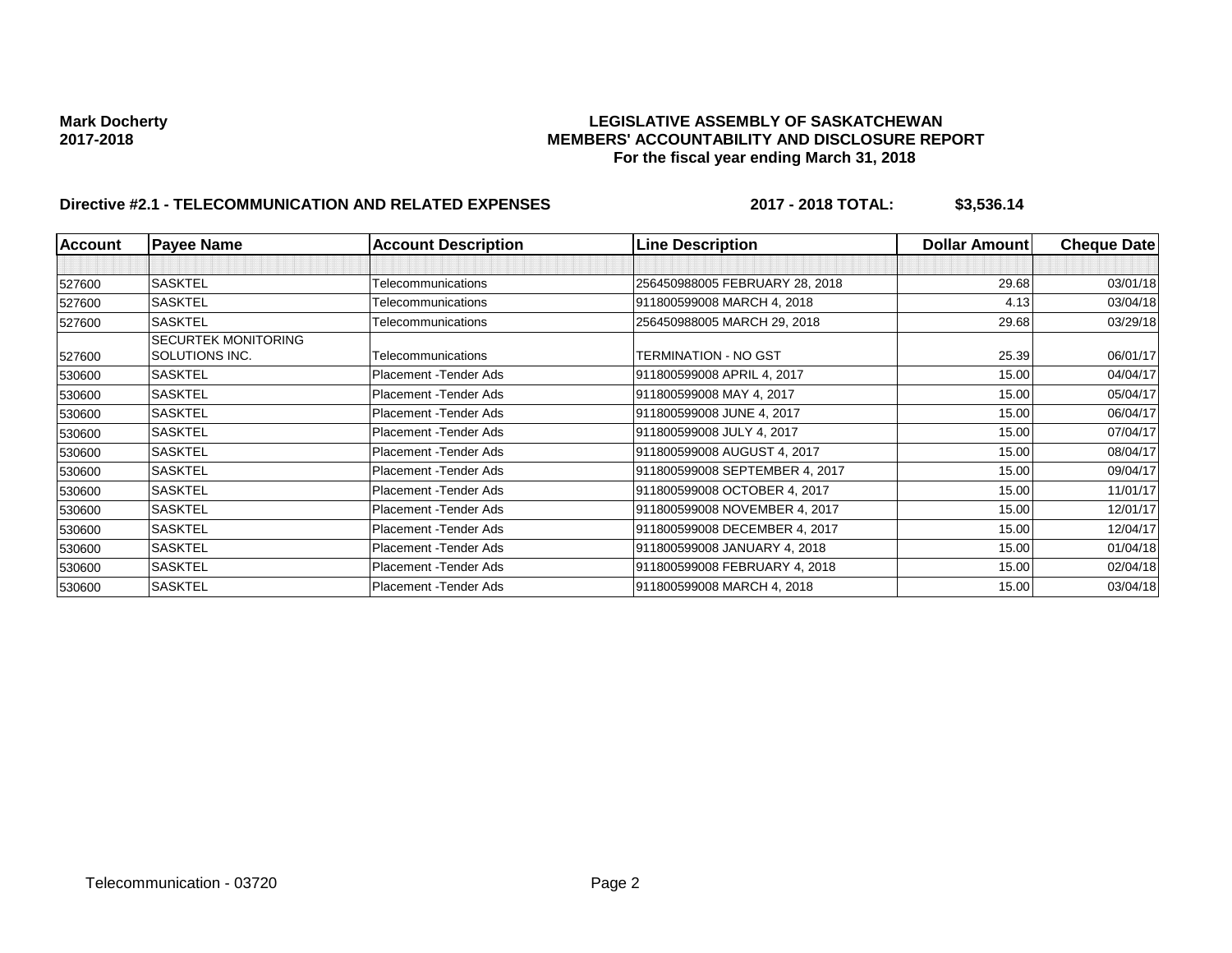## **LEGISLATIVE ASSEMBLY OF SASKATCHEWAN MEMBERS' ACCOUNTABILITY AND DISCLOSURE REPORT For the fiscal year ending March 31, 2018**

# **Directive #3.1 - MLA TRAVEL AND LIVING EXPENSES 2017 - 2018 TOTAL: \$115.00**

| <b>IAccount</b> | <b>Pavee Name</b>         | lAccount Description        | <b>ILine Description</b>       | <b>Dollar Amountl</b> | <b>Cheque Datel</b> |
|-----------------|---------------------------|-----------------------------|--------------------------------|-----------------------|---------------------|
|                 |                           |                             |                                |                       |                     |
| 541900          | DOCHERTY, MARK            | <b>Elected Rep - Travel</b> | IMLA TRAVEL OCT 19-NOV 2, 2017 | 80.00                 | 12/01/17            |
| 541900          | <b>ISHAW, KRISTY ANNE</b> | <b>Elected Rep - Travel</b> | JUNE 29, 2017                  | 35.00                 | 07/21/17            |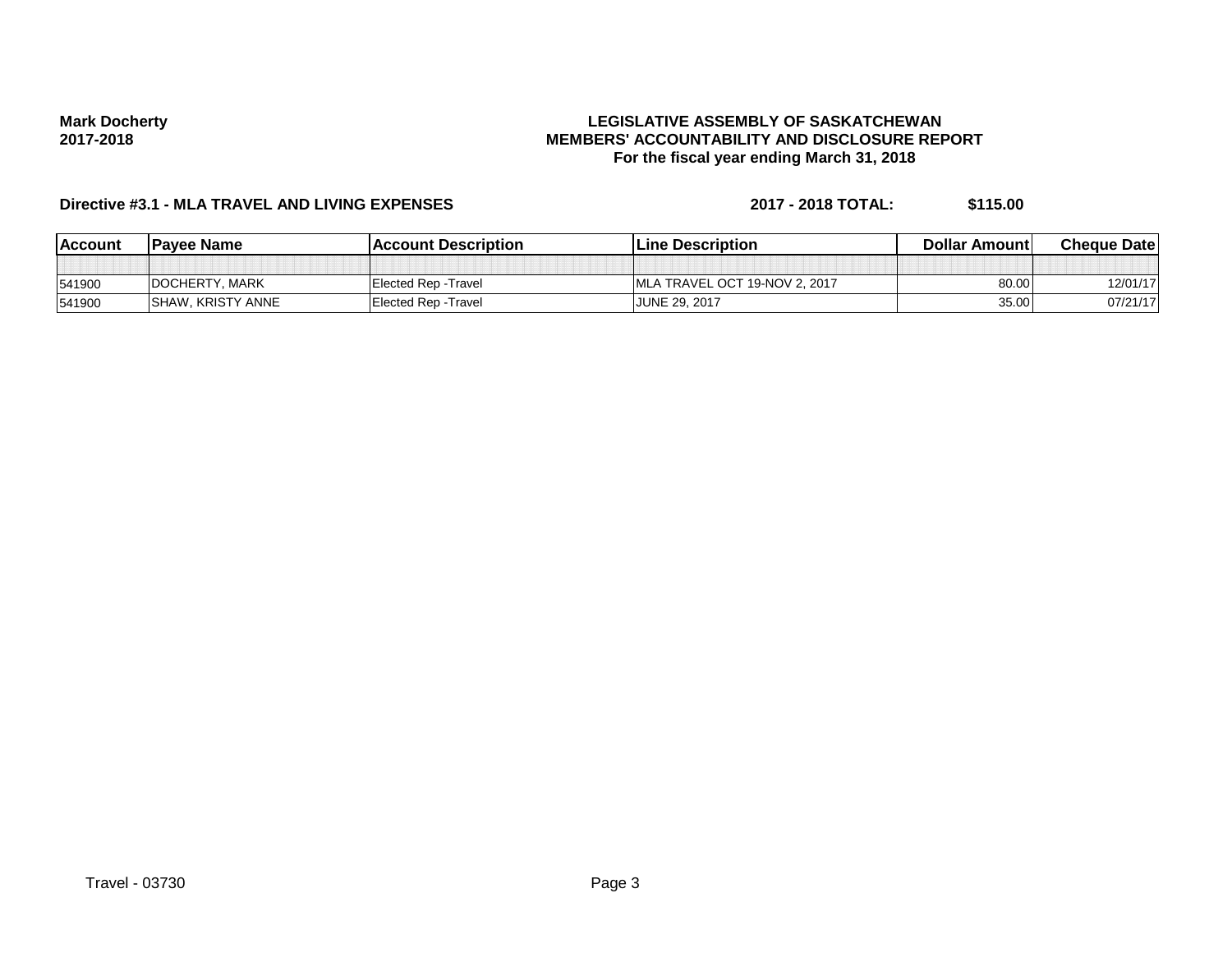## **LEGISLATIVE ASSEMBLY OF SASKATCHEWAN MEMBERS' ACCOUNTABILITY AND DISCLOSURE REPORT For the fiscal year ending March 31, 2018**

| <b>Account</b> | <b>Payee Name</b>                                     | <b>Account Description</b>                | <b>Line Description</b>          | <b>Dollar Amount</b> | <b>Cheque Date</b> |
|----------------|-------------------------------------------------------|-------------------------------------------|----------------------------------|----------------------|--------------------|
|                |                                                       |                                           |                                  |                      |                    |
| 522000         | <b>AVONHURST PLAZA</b>                                | Rent of Ground, Buildings and Other Space | APRIL CONSTITUENCY OFFICE RENT   | 1,672.00             | 04/01/17           |
| 522000         | <b>AVONHURST PLAZA</b>                                | Rent of Ground, Buildings and Other Space | MAY 2017 MLA OFFICE RENT         | 1,672.00             | 04/12/17           |
| 522000         | <b>AVONHURST PLAZA</b>                                | Rent of Ground, Buildings and Other Space | <b>RTV - REFUND DOHERTY RENT</b> | (836.00)             | 05/30/17           |
| 522000         | <b>WINNIPEG STREET BUSINESS</b><br><b>CENTRE LTD.</b> | Rent of Ground, Buildings and Other Space | JULY 2017 MLA OFFICE RENT        | 2,184.73             | 06/19/17           |
| 522000         | WINNIPEG STREET BUSINESS<br><b>CENTRE LTD.</b>        | Rent of Ground, Buildings and Other Space | OCTOBER 2017 MLA OFFICE RENT     | 2,184.73             | 09/20/17           |
| 522000         | WINNIPEG STREET BUSINESS<br><b>CENTRE LTD.</b>        | Rent of Ground, Buildings and Other Space | JANUARY 2018 MLA OFFICE RENT     | 2,184.73             | 12/13/17           |
| 522000         | <b>WINNIPEG STREET BUSINESS</b><br><b>CENTRE LTD.</b> | Rent of Ground, Buildings and Other Space | <b>OPERATING COST SHORTFALL</b>  | 118.63               | 03/01/18           |
| 522200         | <b>GOLD BUSINESS MACHINES LTD</b>                     | Rent of Photocopiers                      | <b>COPIER CHARGES</b>            | 44.81                | 06/01/17           |
| 522200         | <b>GOLD BUSINESS MACHINES LTD.</b>                    | Rent of Photocopiers                      | <b>COPIER CHARGES</b>            | 44.81                | 07/01/17           |
| 522200         | <b>GOLD BUSINESS MACHINES LTD</b>                     | <b>Rent of Photocopiers</b>               | <b>COPIER CHARGES</b>            | 44.81                | 09/01/17           |
| 522200         | <b>GOLD BUSINESS MACHINES LTD.</b>                    | <b>Rent of Photocopiers</b>               | <b>COPIER CHARGES</b>            | 44.81                | 10/01/17           |
| 522200         | <b>GOLD BUSINESS MACHINES LTD</b>                     | Rent of Photocopiers                      | <b>COPIER CHARGES</b>            | 44.81                | 10/01/17           |
| 522200         | <b>GOLD BUSINESS MACHINES LTD</b>                     | Rent of Photocopiers                      | <b>COPIER CHARGES</b>            | 44.81                | 11/01/17           |
| 522200         | <b>GOLD BUSINESS MACHINES LTD.</b>                    | Rent of Photocopiers                      | <b>COPIER CHARGES</b>            | 44.81                | 01/01/18           |
| 522200         | <b>GOLD BUSINESS MACHINES LTD</b>                     | Rent of Photocopiers                      | <b>COPIER CHARGES</b>            | 44.81                | 01/01/18           |
| 522200         | <b>GOLD BUSINESS MACHINES LTD.</b>                    | Rent of Photocopiers                      | <b>COPIER CHARGES</b>            | 44.81                | 02/01/18           |
| 522200         | <b>GOLD BUSINESS MACHINES LTD</b>                     | Rent of Photocopiers                      | <b>COPIER CHARGES</b>            | 121.54               | 02/01/18           |
| 522200         | <b>GOLD BUSINESS MACHINES LTD</b>                     | Rent of Photocopiers                      | <b>COPIER CHARGES</b>            | 44.81                | 03/01/18           |
| 522200         | <b>GOLD BUSINESS MACHINES LTD.</b>                    | <b>Rent of Photocopiers</b>               | <b>COPIER CHARGES</b>            | 44.81                | 03/27/18           |
| 522300         | <b>CROWN SHRED &amp; RECYCLING</b>                    | Rent of Other Equipment and Material      | JUNE 2017 BIN RENTAL             | 10.00                | 07/01/17           |
| 522300         | <b>CROWN SHRED &amp; RECYCLING</b>                    | Rent of Other Equipment and Material      | AUGUST 2017 BIN RENTAL           | 10.00                | 08/01/17           |
| 522300         | <b>CROWN SHRED &amp; RECYCLING</b>                    | Rent of Other Equipment and Material      | MONTHLY BIN RENTAL SEP/17        | 10.00                | 10/01/17           |
| 522500         | HARVARD WESTERN INSURANCE                             | <b>Insurance Premiums</b>                 | C700865634 OFFICE INSURANCE      | 167.84               | 01/02/18           |
| 522700         | SASKENERGY INCORPORATED                               | Utilities - Electricity and Nat Gas       | 82750300004 APRIL 7, 2017        | 108.01               | 04/07/17           |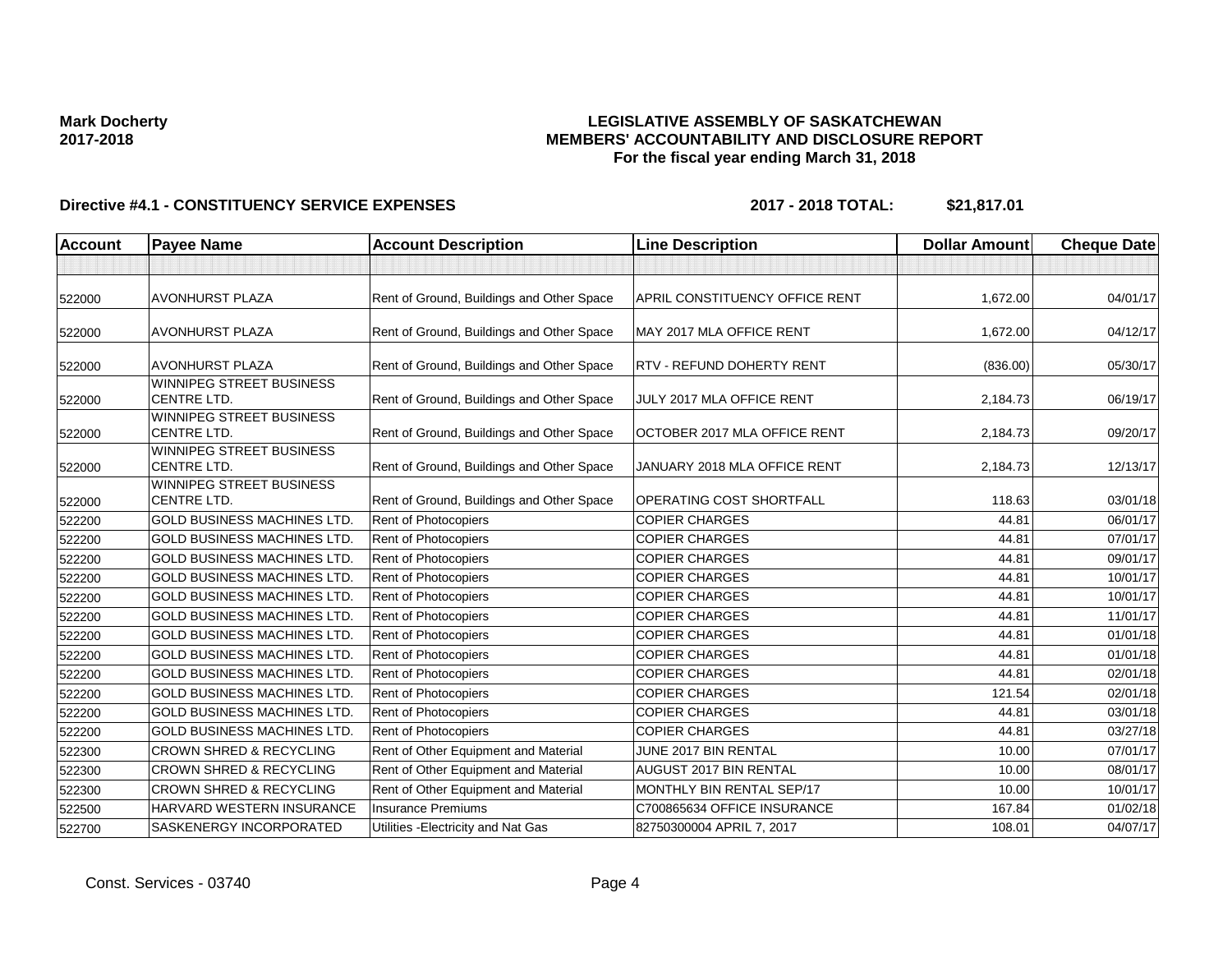## **LEGISLATIVE ASSEMBLY OF SASKATCHEWAN MEMBERS' ACCOUNTABILITY AND DISCLOSURE REPORT For the fiscal year ending March 31, 2018**

| <b>Account</b> | <b>Payee Name</b>                             | <b>Account Description</b>           | <b>Line Description</b>                 | <b>Dollar Amount</b> | <b>Cheque Date</b> |
|----------------|-----------------------------------------------|--------------------------------------|-----------------------------------------|----------------------|--------------------|
|                |                                               |                                      |                                         |                      |                    |
| 522700         | SASKENERGY INCORPORATED                       | Utilities - Electricity and Nat Gas  | 82750300004 MAY 8, 2017                 | 68.18                | 05/08/17           |
| 522700         | SASKENERGY INCORPORATED                       | Utilities - Electricity and Nat Gas  | 82750300004 JUNE 8, 2017                | 17.38                | 06/08/17           |
| 522700         | SASKENERGY INCORPORATED                       | Utilities - Electricity and Nat Gas  | 24583408331 JULY 25, 2017               | 40.43                | 08/01/17           |
| 522700         | SASKENERGY INCORPORATED                       | Utilities - Electricity and Nat Gas  | 24583408331 OCTOBER 25, 2017            | 76.03                | 11/01/17           |
| 522700         | SASKENERGY INCORPORATED                       | Utilities - Electricity and Nat Gas  | 24583408331 JANUARY 25, 2018            | 323.34               | 02/01/18           |
| 522700         | SASKPOWER CORPORATION                         | Utilities - Electricity and Nat Gas  | 510000612455 APRIL 7, 2017              | 59.84                | 04/07/17           |
| 522700         | SASKPOWER CORPORATION                         | Utilities - Electricity and Nat Gas  | 510000612455 MAY 8, 2017                | 116.17               | 05/08/17           |
| 522700         | SASKPOWER CORPORATION                         | Utilities - Electricity and Nat Gas  | 510000612455 MAY 24, 2017               | 62.95                | 06/01/17           |
| 522700         | SASKPOWER CORPORATION                         | Utilities - Electricity and Nat Gas  | 510004171458 JULY 25, 2017              | 344.28               | 08/01/17           |
| 522700         | SASKPOWER CORPORATION                         | Utilities - Electricity and Nat Gas  | 510004171458 OCTOBER 25, 2017           | 342.12               | 11/01/17           |
| 522700         | SASKPOWER CORPORATION                         | Utilities - Electricity and Nat Gas  | 510004171458 JANUARY 25, 2018           | 403.47               | 02/01/18           |
| 525000         | DOCHERTY, MARK                                | Postal, Courier, Freight and Related | <b>REIMB: MAIL FORWARDING</b>           | 169.73               | 06/01/17           |
| 525000         | <b>STAPLES BUSINESS DEPOT</b>                 | Postal, Courier, Freight and Related | 93684 POSTAGE                           | 90.10                | 06/13/17           |
| 528000         | <b>BTS GROUP INC.</b>                         | <b>Support Services</b>              | <b>TECHNICAL SERVICE</b>                | 318.00               | 09/01/17           |
| 528000         | PC PLACE                                      | <b>Support Services</b>              | <b>TECHNICAL SERVICES</b>               | 79.50                | 04/06/17           |
| 529000         | <b>CROWN SHRED &amp; RECYCLING</b>            | <b>General Contractual Services</b>  | MAY 2017 BIN RENTAL                     | 10.00                | 05/01/17           |
| 529000         | <b>CROWN SHRED &amp; RECYCLING</b>            | <b>General Contractual Services</b>  | APRIL 2017 BIN RENTAL                   | 10.00                | 05/01/17           |
| 529000         | CROWN SHRED & RECYCLING                       | <b>General Contractual Services</b>  | RECYCLING/SHREDDING                     | 90.50                | 06/01/17           |
| 529000         | <b>CROWN SHRED &amp; RECYCLING</b>            | <b>General Contractual Services</b>  | JULY 2017 RECYCLING                     | 10.00                | 07/01/17           |
| 529000         | <b>CROWN SHRED &amp; RECYCLING</b>            | <b>General Contractual Services</b>  | RECYCLING BIN RENTAL                    | 10.00                | 10/01/17           |
| 529000         | <b>CROWN SHRED &amp; RECYCLING</b>            | <b>General Contractual Services</b>  | RECYCLING BIN RENTAL - DECEMBER<br>2017 | 10.00                | 12/01/17           |
| 529000         | <b>CROWN SHRED &amp; RECYCLING</b>            | <b>General Contractual Services</b>  | MONTHLY BIN RENTAL JAN/18               | 10.00                | 01/01/18           |
| 529000         | <b>CROWN SHRED &amp; RECYCLING</b>            | <b>General Contractual Services</b>  | MONTHLY BIN RENTAL NOV/17               | 10.00                | 01/01/18           |
| 529000         | <b>CROWN SHRED &amp; RECYCLING</b>            | <b>General Contractual Services</b>  | FEBRUARY 2018 BIN RENTAL                | 10.00                | 02/01/18           |
| 529000         | <b>CROWN SHRED &amp; RECYCLING</b>            | <b>General Contractual Services</b>  | MARCH 2018 MONTHLY BIN RENTAL           | 10.00                | 03/01/18           |
| 529000         | FRANCISCO GENERAL CLEANING<br><b>SERVICES</b> | <b>General Contractual Services</b>  | JUNE 2017 OFFICE CLEANING               | 85.00                | 07/01/17           |
| 529000         | FRANCISCO GENERAL CLEANING<br><b>SERVICES</b> | <b>General Contractual Services</b>  | JULY 2017 OFFICE CLEANING               | 85.00                | 08/01/17           |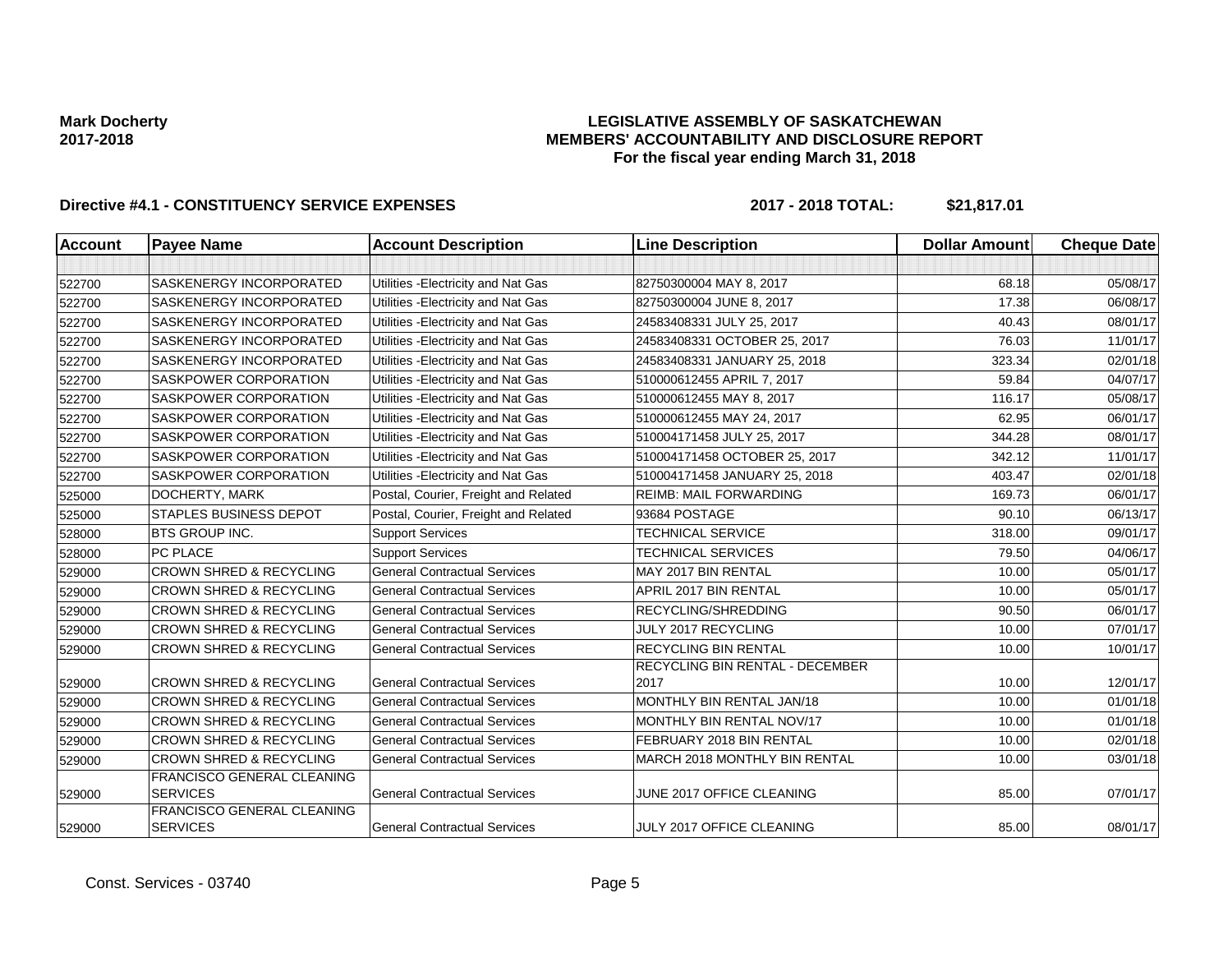## **LEGISLATIVE ASSEMBLY OF SASKATCHEWAN MEMBERS' ACCOUNTABILITY AND DISCLOSURE REPORT For the fiscal year ending March 31, 2018**

| <b>Account</b> | <b>Payee Name</b>                                    | <b>Account Description</b>          | <b>Line Description</b>              | <b>Dollar Amount</b> | <b>Cheque Date</b> |
|----------------|------------------------------------------------------|-------------------------------------|--------------------------------------|----------------------|--------------------|
|                |                                                      |                                     |                                      |                      |                    |
|                | <b>FRANCISCO GENERAL CLEANING</b>                    |                                     |                                      |                      |                    |
| 529000         | <b>SERVICES</b>                                      | <b>General Contractual Services</b> | MLA OFFICE JANITORIAL SERVICE AUG/17 | 85.00                | 09/01/17           |
|                | <b>FRANCISCO GENERAL CLEANING</b>                    |                                     |                                      |                      |                    |
| 529000         | <b>SERVICES</b>                                      | <b>General Contractual Services</b> | MLA OFFICE JANITORIAL SERVICE SEP/17 | 85.00                | 10/01/17           |
|                | <b>FRANCISCO GENERAL CLEANING</b>                    |                                     |                                      |                      |                    |
| 529000         | <b>SERVICES</b>                                      | <b>General Contractual Services</b> | MLA OFFICE JANITORIAL SERVICE OCT/17 | 85.00                | 11/01/17           |
|                | FRANCISCO GENERAL CLEANING                           |                                     |                                      |                      |                    |
| 529000         | <b>SERVICES</b>                                      | <b>General Contractual Services</b> | MLA OFFICE JANITORIAL SERVICE DEC/17 | 85.00                | 12/21/17           |
|                | <b>FRANCISCO GENERAL CLEANING</b><br><b>SERVICES</b> | <b>General Contractual Services</b> | MLA OFFICE JANITORIAL SERVICE JAN/18 | 85.00                | 02/01/18           |
| 529000         | <b>FRANCISCO GENERAL CLEANING</b>                    |                                     |                                      |                      |                    |
| 529000         | <b>SERVICES</b>                                      | <b>General Contractual Services</b> | MLA OFFICE JANITORIAL SERVICE FEB/18 | 85.00                | 02/26/18           |
|                | <b>FRANCISCO GENERAL CLEANING</b>                    |                                     |                                      |                      |                    |
| 529000         | <b>SERVICES</b>                                      | <b>General Contractual Services</b> | MLA OFFICE JANITORIAL SERVICE MAR/18 | 85.00                | 03/31/18           |
| 529000         | LARSON, LOUIS A.                                     | <b>General Contractual Services</b> | <b>INSTALL WALL BRACKET</b>          | 120.00               | 06/01/17           |
| 529000         | <b>STRIPE SHOP</b>                                   | <b>General Contractual Services</b> | <b>SIGNAGE</b>                       | 150.17               | 09/01/17           |
| 529000         | <b>STRIPE SHOP</b>                                   | <b>General Contractual Services</b> | <b>SIGNAGE</b>                       | 101.97               | 09/07/17           |
| 529000         | <b>SUNSET CLEANING SERVICES</b>                      | <b>General Contractual Services</b> | MARCH 29, 2017 OFFICE CLEANING       | 52.50                | 04/01/17           |
| 529000         | <b>SUNSET CLEANING SERVICES</b>                      | <b>General Contractual Services</b> | <b>OFFICE CLEANING</b>               | 53.00                | 05/01/17           |
| 529000         | <b>SUNSET CLEANING SERVICES</b>                      | <b>General Contractual Services</b> | <b>CLEANING SERVICES</b>             | 159.00               | 05/23/17           |
| 529200         | DOCHERTY, MARK                                       | Professional Development            | PROFESSIONAL DEVELOPMENT - RIFF      | 50.00                | 08/19/17           |
| 530300         | <b>MARU GROUP CANADA INC.</b>                        | Primary Research/Focus group        | AD HOC CONSULTING - NO GST           | 607.15               | 07/01/17           |
| 530300         | <b>MARU GROUP CANADA INC.</b>                        | Primary Research/Focus group        | AD HOC CONSULTING - NO GST           | 646.74               | 01/01/18           |
| 530300         | MARU GROUP CANADA INC.                               | Primary Research/Focus group        | AD HOC CONSULTING - NO GST           | 632.97               | 03/01/18           |
| 530500         | <b>FABMAR COMMUNICATIONS LTD.</b>                    | Media Placement                     | ADVERTISING - NO GST                 | 52.16                | 03/01/18           |
| 530500         | <b>FABMAR COMMUNICATIONS LTD.</b>                    | Media Placement                     | ADVERTISING - NO GST                 | 52.16                | 03/01/18           |
|                | <b>GOLDEN WEST BROADCASTING</b>                      |                                     |                                      |                      |                    |
| 530500         | LTD.                                                 | <b>Media Placement</b>              | ADVERTISING - NO GST                 | 34.23                | 03/01/18           |
|                | <b>GOLDEN WEST BROADCASTING</b>                      |                                     |                                      |                      |                    |
| 530500         | LTD.                                                 | Media Placement                     | ADVERTISING - NO GST                 | 80.37                | 03/01/18           |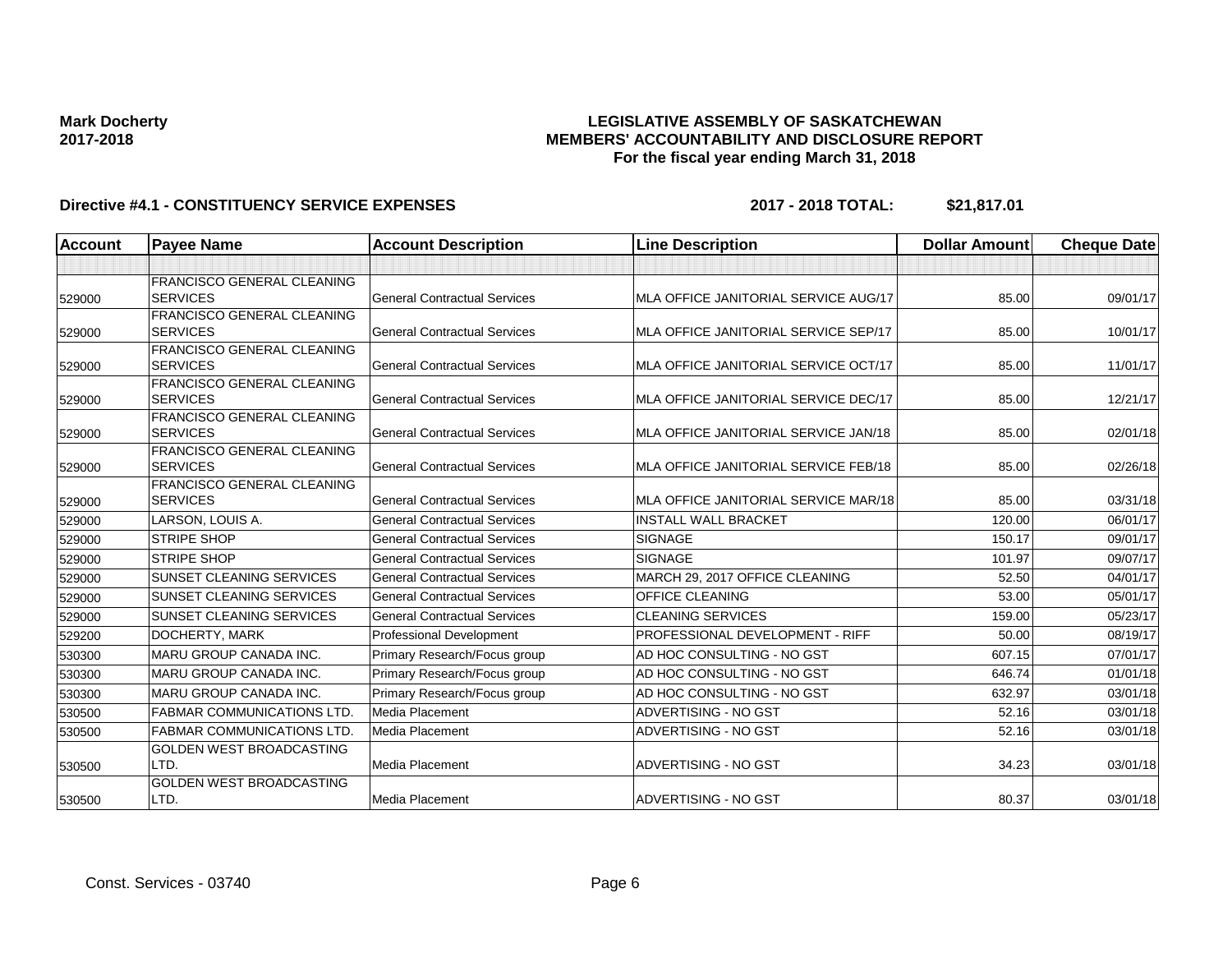## **LEGISLATIVE ASSEMBLY OF SASKATCHEWAN MEMBERS' ACCOUNTABILITY AND DISCLOSURE REPORT For the fiscal year ending March 31, 2018**

| Account | <b>Payee Name</b>                  | <b>Account Description</b>             | <b>Line Description</b>              | <b>Dollar Amount</b> | <b>Cheque Date</b> |
|---------|------------------------------------|----------------------------------------|--------------------------------------|----------------------|--------------------|
|         |                                    |                                        |                                      |                      |                    |
|         | GOLDEN WEST BROADCASTING           |                                        |                                      |                      |                    |
| 530500  | LTD.                               | Media Placement                        | <b>ADVERTISING</b>                   | 66.98                | 03/01/18           |
| 530500  | HARVARD BROADCASTING INC.          | Media Placement                        | <b>ADVERTISING</b>                   | 159.70               | 03/01/18           |
|         | <b>JIM PATTISON BROADCAST</b>      |                                        |                                      |                      |                    |
| 530500  | <b>GROUP</b>                       | Media Placement                        | <b>ADVERTISING</b>                   | 69.07                | 03/01/18           |
|         | <b>JIM PATTISON BROADCAST</b>      |                                        |                                      |                      |                    |
| 530500  | <b>GROUP</b>                       | <b>Media Placement</b>                 | <b>ADVERTISING</b>                   | 72.14                | 03/01/18           |
| 530500  | RAWLCO RADIO LTD.                  | Media Placement                        | <b>ADVERTISING</b>                   | 116.65               | 03/01/18           |
| 530500  | RAWLCO RADIO LTD.                  | Media Placement                        | <b>ADVERTISING</b>                   | 104.37               | 03/01/18           |
| 530500  | RAWLCO RADIO LTD.                  | Media Placement                        | <b>ADVERTISING</b>                   | 76.74                | 03/01/18           |
| 530500  | RAWLCO RADIO LTD.                  | <b>Media Placement</b>                 | <b>ADVERTISING</b>                   | 76.74                | 03/01/18           |
| 530500  | <b>REGINA LEADER POST</b>          | Media Placement                        | <b>ADVERTISING</b>                   | 910.00               | 07/01/17           |
| 530500  | <b>SPRING FREE FROM RACISM</b>     | <b>Media Placement</b>                 | <b>ADVERTISING</b>                   | 50.00                | 03/21/18           |
|         | <b>WESTERN PRODUCER</b>            |                                        |                                      |                      |                    |
| 530500  | <b>PUBLICATIONS</b>                | <b>Media Placement</b>                 | <b>ADVERTISING</b>                   | 87.57                | 03/07/18           |
| 530900  | <b>BAZAAR &amp; NOVELTY</b>        | <b>Promotional Items</b>               | <b>SASKATCHEWAN FLAGS</b>            | 67.63                | 12/01/17           |
| 542000  | SHAW, KRISTY ANNE                  | Travel                                 | C.A. TRAVEL MAY 15 & JUNE 29TH, 2017 | 90.35                | 07/12/17           |
| 542000  | <b>SHAW, KRISTY ANNE</b>           | Travel                                 | C.A. TRAVEL OCT 2-NOV 27, 2017       | 53.67                | 12/01/17           |
| 542000  | SHAW, KRISTY ANNE                  | Travel                                 | C.A. TRAVEL MARCH 8, 2018            | 22.37                | 03/08/18           |
|         |                                    | Deputy Minister/Ministry Head Business |                                      |                      |                    |
| 543201  | LEGISLATIVE FOOD SERVICE           | Expenses - Refreshments                | <b>STUDENT DRINKS</b>                | 22.26                | 01/01/18           |
| 550100  | <b>FASTPRINT PLUS</b>              | <b>Printed Forms</b>                   | <b>BUSINESS CARDS</b>                | 233.10               | 06/01/17           |
| 550100  | <b>FASTPRINT PLUS</b>              | <b>Printed Forms</b>                   | <b>BUSINESS CARDS</b>                | (233.10)             | 07/12/17           |
| 550100  | <b>SASKATOON FASTPRINT</b>         | <b>Printed Forms</b>                   | <b>BUSINESS CARDS</b>                | 233.10               | 07/01/17           |
| 550100  | <b>SASKATOON FASTPRINT</b>         | <b>Printed Forms</b>                   | <b>BUSINESS CARDS</b>                | 191.02               | 08/01/17           |
| 550100  | <b>WESTERN LITHO PRINTERS LTD.</b> | <b>Printed Forms</b>                   | ENVELOPES - NO GST                   | 236.96               | 07/01/17           |
| 550100  | <b>WESTERN LITHO PRINTERS LTD.</b> | <b>Printed Forms</b>                   | LETTERHEAD - NO GST                  | 250.16               | 07/01/17           |
| 555000  | <b>BTS GROUP INC.</b>              | Other Material and Supplies            | <b>COMPUTER &amp; SOFTWARE</b>       | 127.20               | 06/01/17           |
| 555000  | <b>CORPORATE EXPRESS</b>           | Other Material and Supplies            | <b>OFFICE &amp; MISC SUPPLIES</b>    | 77.49                | 08/01/17           |
| 555000  | <b>CORPORATE EXPRESS</b>           | Other Material and Supplies            | <b>OFFICE SUPPLIES</b>               | 14.90                | 09/01/17           |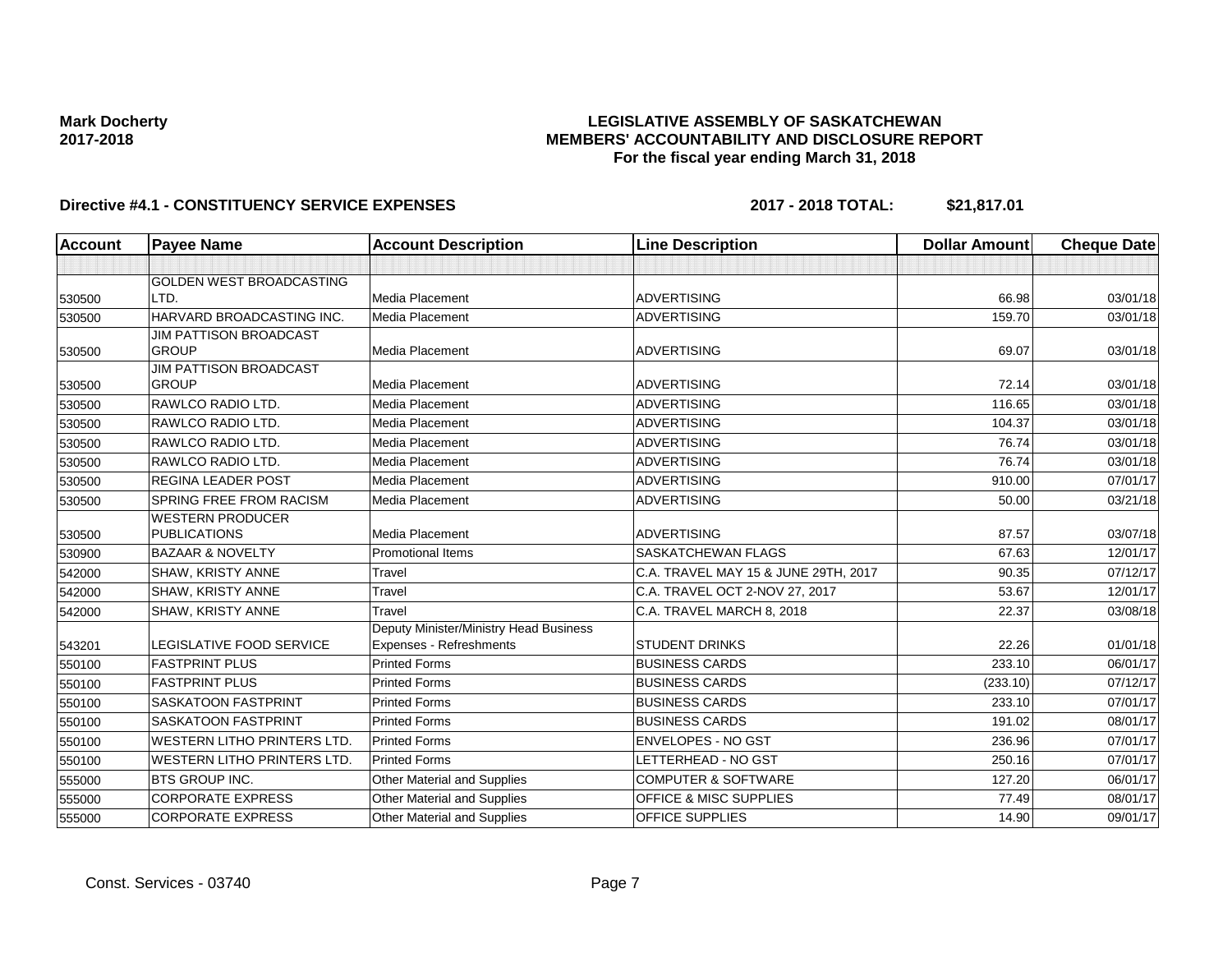### **LEGISLATIVE ASSEMBLY OF SASKATCHEWAN MEMBERS' ACCOUNTABILITY AND DISCLOSURE REPORT For the fiscal year ending March 31, 2018**

| <b>Account</b> | <b>Payee Name</b>             | <b>Account Description</b>           | <b>Line Description</b>            | Dollar Amount | <b>Cheque Date</b> |
|----------------|-------------------------------|--------------------------------------|------------------------------------|---------------|--------------------|
|                |                               |                                      |                                    |               |                    |
| 555000         | <b>STAPLES BUSINESS DEPOT</b> | Other Material and Supplies          | 93684 OFFICE SUPPLIES - NO GST     | 109.38        | 05/01/17           |
| 555000         | <b>STAPLES BUSINESS DEPOT</b> | Other Material and Supplies          | SOFTWARE/OFFICE SUPPLIES           | 25.33         | 05/04/17           |
| 555000         | <b>STAPLES BUSINESS DEPOT</b> | Other Material and Supplies          | 93684 OFFICE SUPPLIES              | 41.81         | 05/10/17           |
| 555000         | <b>STAPLES BUSINESS DEPOT</b> | Other Material and Supplies          | 93684 OFFICE SUPPLIES              | 3.95          | 05/11/17           |
| 555000         | <b>STAPLES BUSINESS DEPOT</b> | Other Material and Supplies          | 93684 MISC & OFFICE SUPPLIES       | 65.38         | 06/13/17           |
| 555000         | <b>STAPLES BUSINESS DEPOT</b> | Other Material and Supplies          | 93684 MISC & OFFICE SUPPLIES       | 52.16         | 06/15/17           |
| 555000         | <b>STAPLES BUSINESS DEPOT</b> | Other Material and Supplies          | 93684 MISC. & OFFICE SUPPLIES      | 77.30         | 10/01/17           |
| 555000         | <b>STAPLES BUSINESS DEPOT</b> | Other Material and Supplies          | 93684 OFFICE SUPPLIES - NO GST     | 148.92        | 11/01/17           |
| 555000         | <b>STAPLES BUSINESS DEPOT</b> | Other Material and Supplies          | 93684 MISC.&OFFICE SUPPLIES-NO GST | 93.08         | 12/01/17           |
| 555000         | <b>STAPLES BUSINESS DEPOT</b> | Other Material and Supplies          | 93684 MISC. & OFFICE SUPPLIES      | 53.99         | 02/01/18           |
| 555000         | STAPLES BUSINESS DEPOT        | Other Material and Supplies          | 93684 MISC. & OFFICE SUPPLIES      | 61.02         | 02/13/18           |
| 555000         | STAPLES BUSINESS DEPOT        | Other Material and Supplies          | 93684 MISC. & OFFICE SUPPLIES      | 78.31         | 03/23/18           |
| 564300         | <b>BTS GROUP INC.</b>         | Computer Hardware - Exp.             | <b>COMPUTER &amp; SOFTWARE</b>     | 740.88        | 06/01/17           |
| 564600         | <b>BTS GROUP INC.</b>         | Computer Software - Exp              | <b>COMPUTER &amp; SOFTWARE</b>     | 280.90        | 06/01/17           |
| 564600         | <b>BTS GROUP INC.</b>         | Computer Software - Exp              | ANTIVIRUS SOFTWARE                 | 47.70         | 10/01/17           |
| 564600         | STAPLES BUSINESS DEPOT        | Computer Software - Exp              | SOFTWARE/OFFICE SUPPLIES           | 42.35         | 05/04/17           |
| 564600         | STAPLES BUSINESS DEPOT        | Computer Software - Exp              | 93684 OFFICE 365 HOME              | 104.94        | 08/11/17           |
| 564600         | STAPLES BUSINESS DEPOT        | Computer Software - Exp              | 93684 OFFICE SUPPLIES              | 26.50         | 08/14/17           |
| 565200         | SHAW, KRISTY ANNE             | Office Furniture and Equipment - Exp | TV - PST INCLUDED                  | 235.48        | 05/20/17           |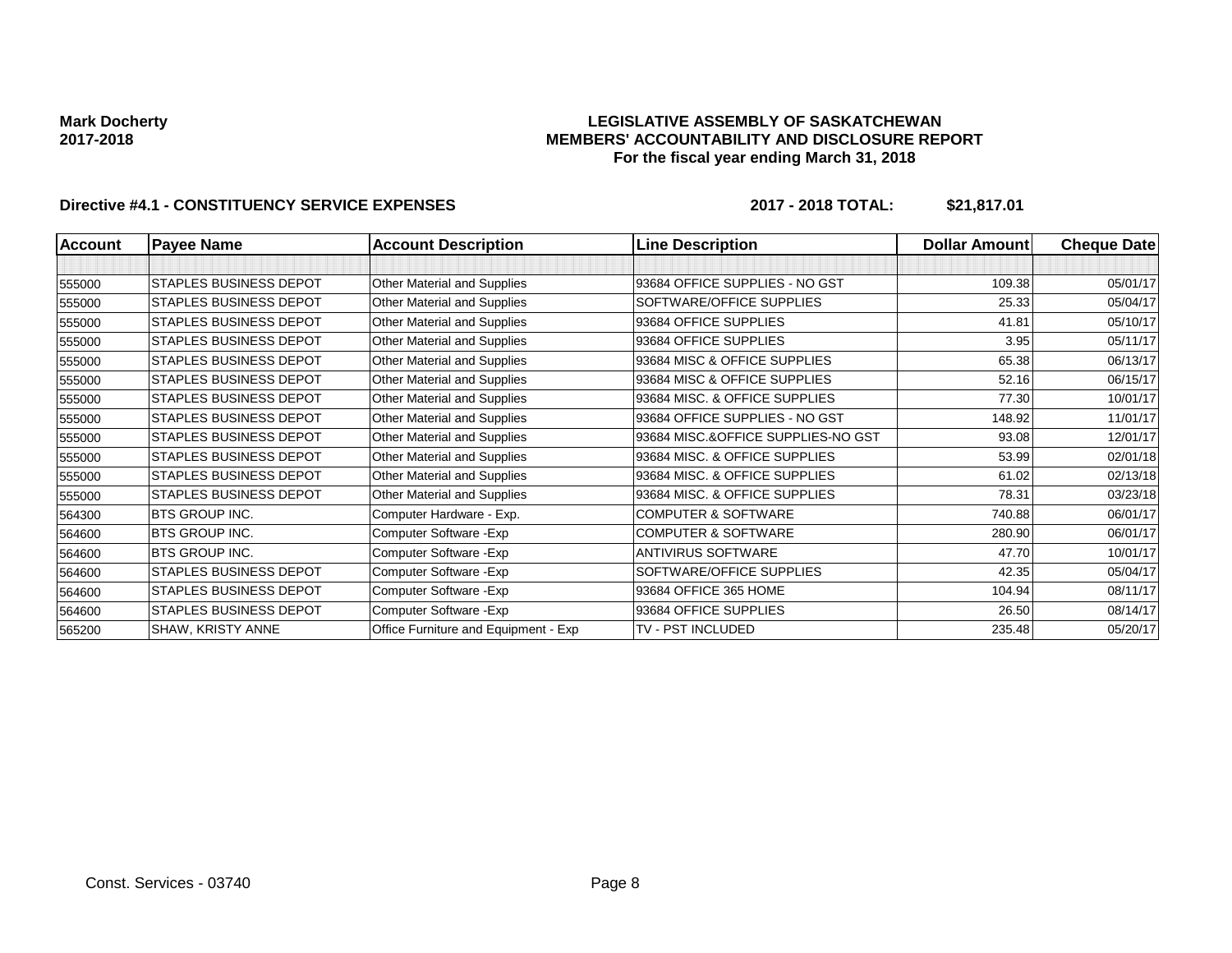## **LEGISLATIVE ASSEMBLY OF SASKATCHEWAN MEMBERS' ACCOUNTABILITY AND DISCLOSURE REPORT For the fiscal year ending March 31, 2018**

# Directive #6 - CONSTITUENCY ASSISTANT EXPENSES 2017 - 2018 TOTAL: \$42,366.78

| <b>Account</b> | <b>Payee Name</b>        | <b>Account Description</b>                    | <b>Dollar Amount</b> | <b>Cheque Date</b> |
|----------------|--------------------------|-----------------------------------------------|----------------------|--------------------|
|                |                          |                                               |                      |                    |
| 513000         | <b>SHAW, KRISTY ANNE</b> | Out-of-Scope Permanent                        | 1639.4               | 04/11/17           |
| 513000         | SHAW, KRISTY ANNE        | Out-of-Scope Permanent                        | $-1,639.40$          | 04/11/17           |
| 513000         | SHAW, KRISTY ANNE        | Out-of-Scope Permanent                        | 1639.4               | 04/25/17           |
| 513000         | SHAW, KRISTY ANNE        | Out-of-Scope Permanent                        | 1,639.40             | 05/09/17           |
| 513000         | SHAW, KRISTY ANNE        | Out-of-Scope Permanent                        | 1,639.40             | 05/24/17           |
| 513000         | <b>SHAW, KRISTY ANNE</b> | Out-of-Scope Permanent                        | 1639.4               | 06/06/17           |
| 513000         | SHAW, KRISTY ANNE        | Out-of-Scope Permanent                        | 1,639.40             | 06/20/17           |
| 513000         | SHAW, KRISTY ANNE        | Out-of-Scope Permanent                        | 1,639.40             | 07/05/17           |
| 513000         | SHAW, KRISTY ANNE        | Out-of-Scope Permanent                        | 1,639.40             | 07/18/17           |
| 513000         | SHAW, KRISTY ANNE        | Out-of-Scope Permanent                        | 1,639.40             | 08/01/17           |
| 513000         | SHAW, KRISTY ANNE        | Out-of-Scope Permanent                        | 1,639.40             | 08/15/17           |
| 513000         | SHAW, KRISTY ANNE        | Out-of-Scope Permanent                        | 1,639.40             | 08/29/17           |
| 513000         | SHAW, KRISTY ANNE        | Out-of-Scope Permanent                        | 1,639.40             | 09/12/17           |
| 513000         | <b>SHAW, KRISTY ANNE</b> | Out-of-Scope Permanent                        | 1,639.40             | 09/26/17           |
| 513000         | SHAW, KRISTY ANNE        | Out-of-Scope Permanent                        | 1,639.40             | 10/11/17           |
| 513000         | <b>SHAW, KRISTY ANNE</b> | Out-of-Scope Permanent                        | 1,639.40             | 10/24/17           |
| 513000         | <b>SHAW, KRISTY ANNE</b> | Out-of-Scope Permanent                        | 1,639.40             | 11/07/17           |
| 513000         | SHAW, KRISTY ANNE        | Out-of-Scope Permanent                        | 1639.4               | 11/21/17           |
| 513000         | SHAW, KRISTY ANNE        | Out-of-Scope Permanent                        | 1,639.40             | 12/05/17           |
| 513000         | SHAW, KRISTY ANNE        | Out-of-Scope Permanent                        | 1,639.40             | 12/19/17           |
| 513000         | <b>SHAW, KRISTY ANNE</b> | Out-of-Scope Permanent                        | 1,639.40             | 01/03/18           |
| 513000         | <b>SHAW, KRISTY ANNE</b> | Out-of-Scope Permanent                        | 1639.4               | 01/16/18           |
| 513000         | SHAW, KRISTY ANNE        | Out-of-Scope Permanent                        | 1,639.40             | 02/01/18           |
| 513000         | <b>SHAW, KRISTY ANNE</b> | Out-of-Scope Permanent                        | 1,639.40             | 02/13/18           |
| 513000         | SHAW, KRISTY ANNE        | Out-of-Scope Permanent                        | 1,639.40             | 03/01/18           |
| 513000         | SHAW, KRISTY ANNE        | Out-of-Scope Permanent                        | 1639.4               | 03/13/18           |
| 513000         | SHAW, KRISTY ANNE        | Out-of-Scope Permanent                        | 1,639.40             | 03/27/18           |
| 513000         | SHAW, KRISTY ANNE        | Out-of-Scope Permanent                        | 1639.4               | 04/10/18           |
| 519900         | None (Default)           | Change in Y/E Accrued Empl Leave Entitlements | $-392.75$            | 04/19/17           |